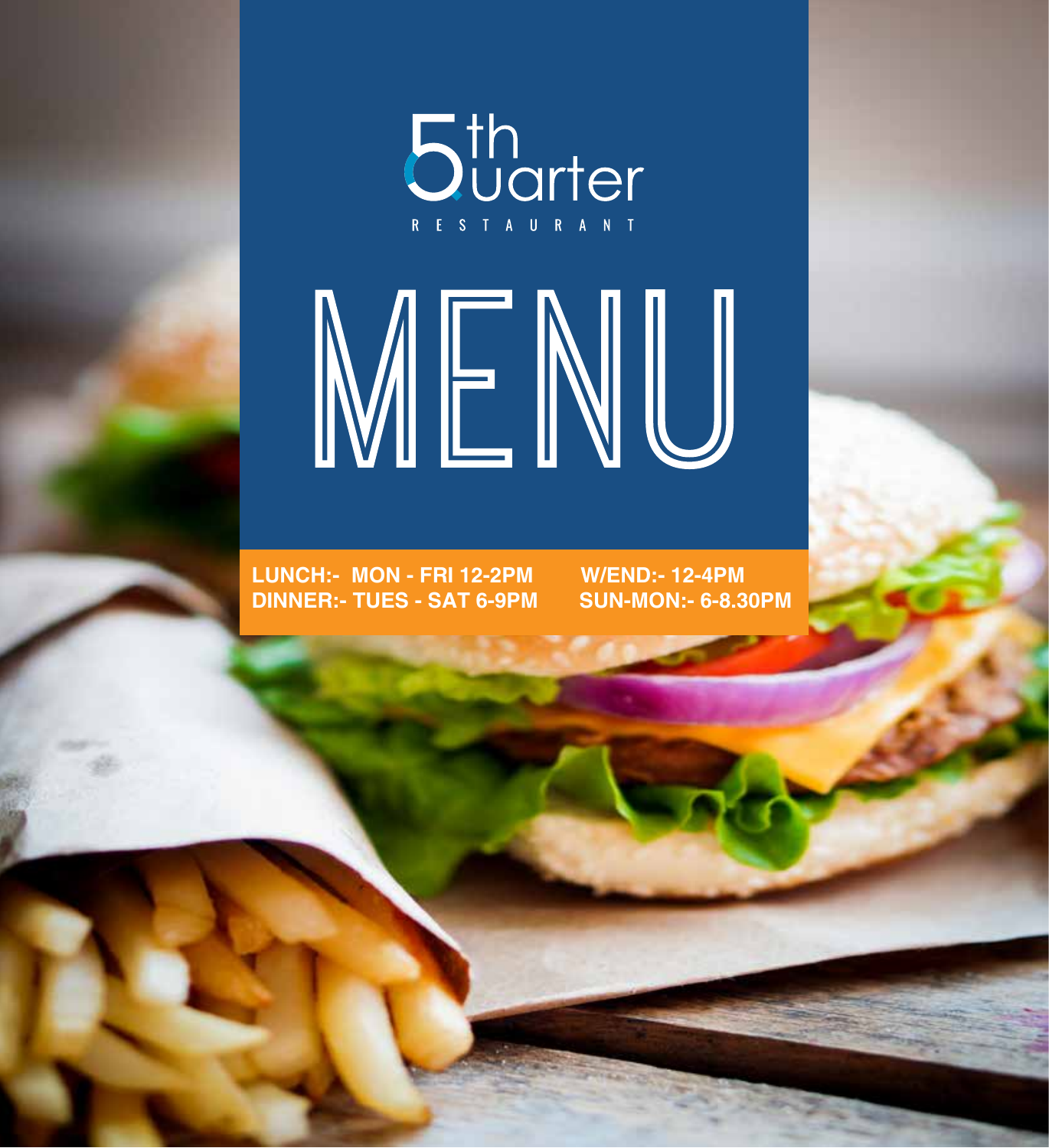## LIGHT LUNCH OPTIONS MON-FRI 12pm - 2pm | SAT-SUN 12pm - 4pm

#### **H.C.T. TOASTIE** …. **\$10 / \$12 NM**

Toasted ham, cheese and tomato sandwich + chips. **GF** Bread **+\$4**

#### **AUSSIE BEEF & BACON BURGER** ..... **\$18 / \$20 NM**

180g beef patty, bacon, lettuce, tomato, cheese, Spanish onion and bulldog's burger sauce + chips

#### **BACON AND EGG ROLL** ..... **\$14 / \$16 NM**

Crispy bacon, sunny side up egg, tomato relish and smoky aioli, served on a milk bun with chips and bulldog's burger sauce

#### **CHICKEN SCHNITZEL & BACON BURGER** …. **\$18 / \$20 NM**

Chicken schnitzel, bacon, lettuce, tomato, cheese, Spanish onion and bulldog's burger sauce + chips

**CHICKEN SCHNITZEL WRAP**…. **\$17 / \$19 NM** Chicken schnitzel strips, lettuce, onion, tomato, cheese and honey mustard mayo + chips

## **HAM SALAD WRAP**…. **\$16 / \$18 NM**

Ham, lettuce, onion, cheese, carrot and honey mustard mayo + chips

**HOUSE FISH** …. 1 piece **\$18 / \$20 NM** …. 2 pieces **\$24 / \$26 NM** Served with chips and salad - OR – mash and veg. Crumbed, battered or grilled.

#### **200G PORTERHOUSE** …. **\$24 / \$26 NM GF**

Cooked to your liking, served with either chips and salad – OR – mash and veg and your choice of sauce

#### **STEAK SANDWICH** …. **\$19 / \$21 NM**

Rib fillet, cheese, lettuce, onion and tomato relish and smokey aioli served on thick toasted bread + chips

#### **LUNCH CLASSIC PARMIGIANA** …. **\$19 / \$21 NM** Served with either chips and salad – OR – mash and veg

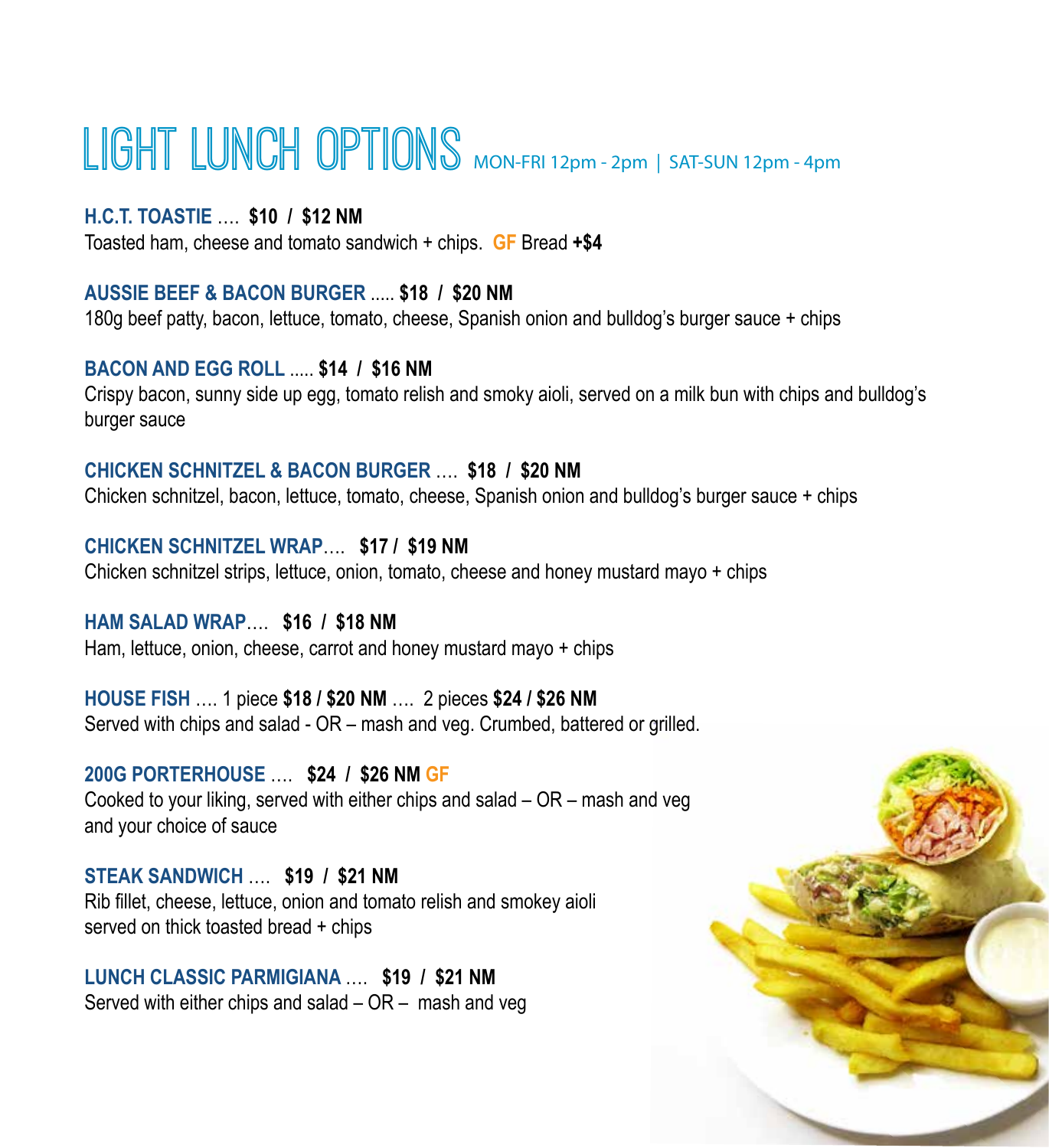## **BREADS** Available lunch and dinner

**DINNER ROLLS** …. **\$2.50** 2 freshly baked dinner rolls served with butter

**GARLIC BREAD** …. **\$7 / \$9 NM**  Freshly baked, classic garlic bread. Add cheese **+\$1**. Add cheese and bacon **+\$2**

**BRUSCHETTA** …. **\$12 / \$14 NM** Diced fresh tomato, onion, basil pesto and goats feta served on lightly grilled bread. **GF** Bread **+\$4**

# SIDE / STARTER / SHARE Available lunch and dinner

**BOWL OF BEER BATTERED FRIES** …. **\$9 / \$11 NM** 

Served with tomato sauce – OR – bulldog's burger sauce

**BOWL OF WEDGES** …. **\$10 / \$12 NM**  Served with sour cream and sweet chilli sauce

**CRISPY CHICKEN WINGS** …. 500G **\$17 / \$19 NM** ….1KG **\$25 / \$27 NM GF** Served with a selection of 3 dipping sauces; choose hot or mild: **Hot** | Buffalo, Sriracha and our spanking hot sauce **Mild** | Smokey BBQ, sweet chilli and peri peri sauce

**LIME & CHILLI CALAMARI** …. **\$16 / \$18 NM** Served with kaffir lime mayo and lemon wedge

**LIME & CHILLI PRAWN CUTLET** …. **\$19 / \$21 NM**  Served with kaffir lime mayo and lemon wedge

**MUSSELS** …. 250G **\$18 / \$20 NM** ….500G **\$32 / \$34 NM** Black lipped Mussels in a chilli, onion garlic Napoli and parsley sauce, served with a parmesan and herb crusted sourdough



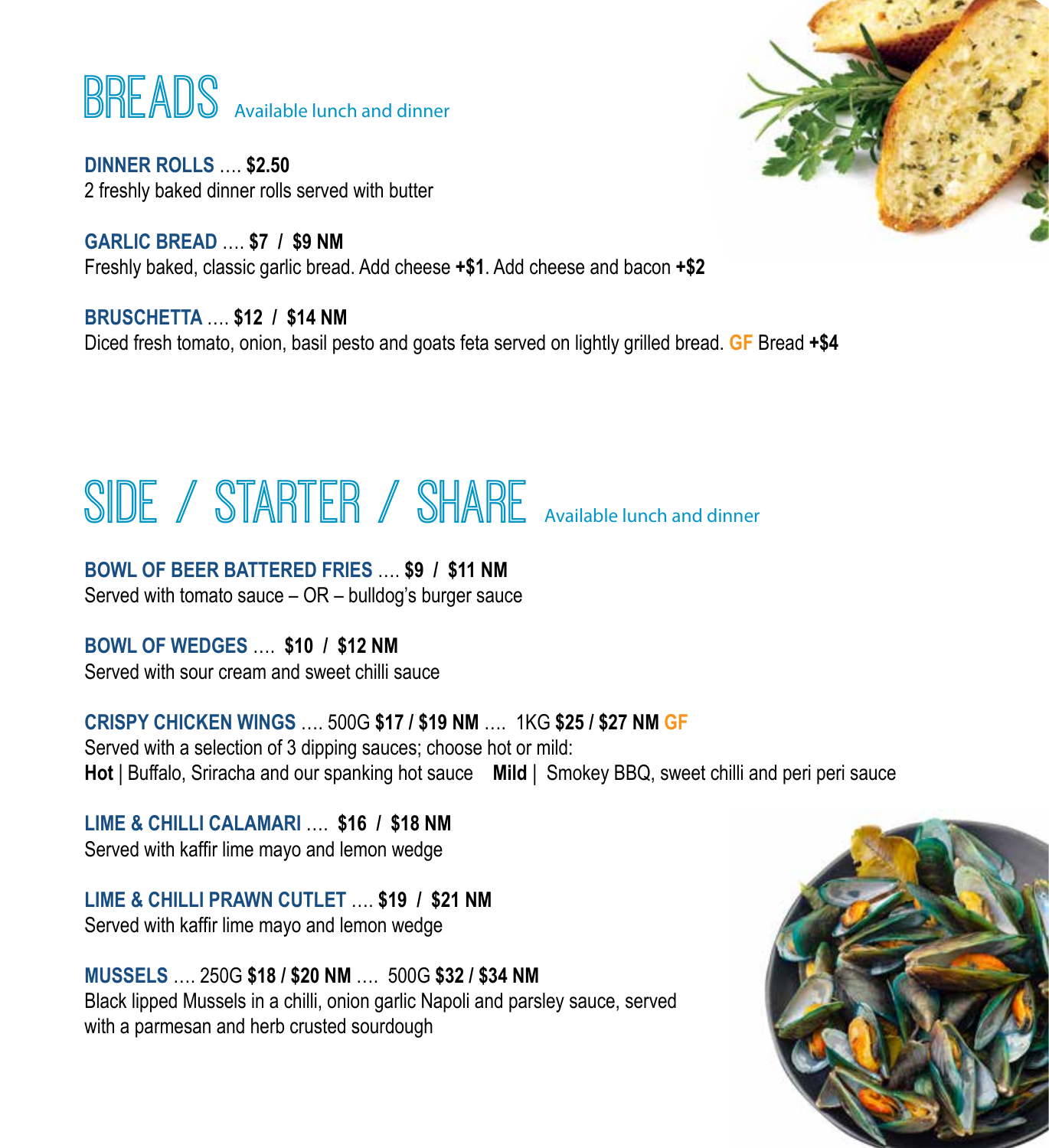## SALADS Available lunch and dinner



#### **HONEY ROASTED PUMPKIN, SPINACH & QUINOA SALAD** …. **\$18 / \$20 NM V** Oven roast pumpkin, fresh spinach, quinoa, toasted pine nuts and citrus dressing

#### **CAESAR SALAD** …. **\$17 / \$19 NM**

Crisp cos lettuce and bacon tossed in our house-made Caesar dressing, topped with hard-boiled egg, croutons and parmesan

#### **MEXICAN SALAD** …. **\$18 / \$20 NM**

Cos lettuce, fresh slaw, mildly spiced beef chilli con carne, diced tomato guacamole and sour cream served in a crunchy tortilla bowl

#### **ASIAN RICE NOODLE SALAD** …. **\$18 / \$20 NM**

Rice noodles, carrot, cucumber, bean sprouts, wombok and coriander tossed in a sesame dressing

**ADD** Chicken, beef, prawns or calamari to any salad …. +**\$9** 

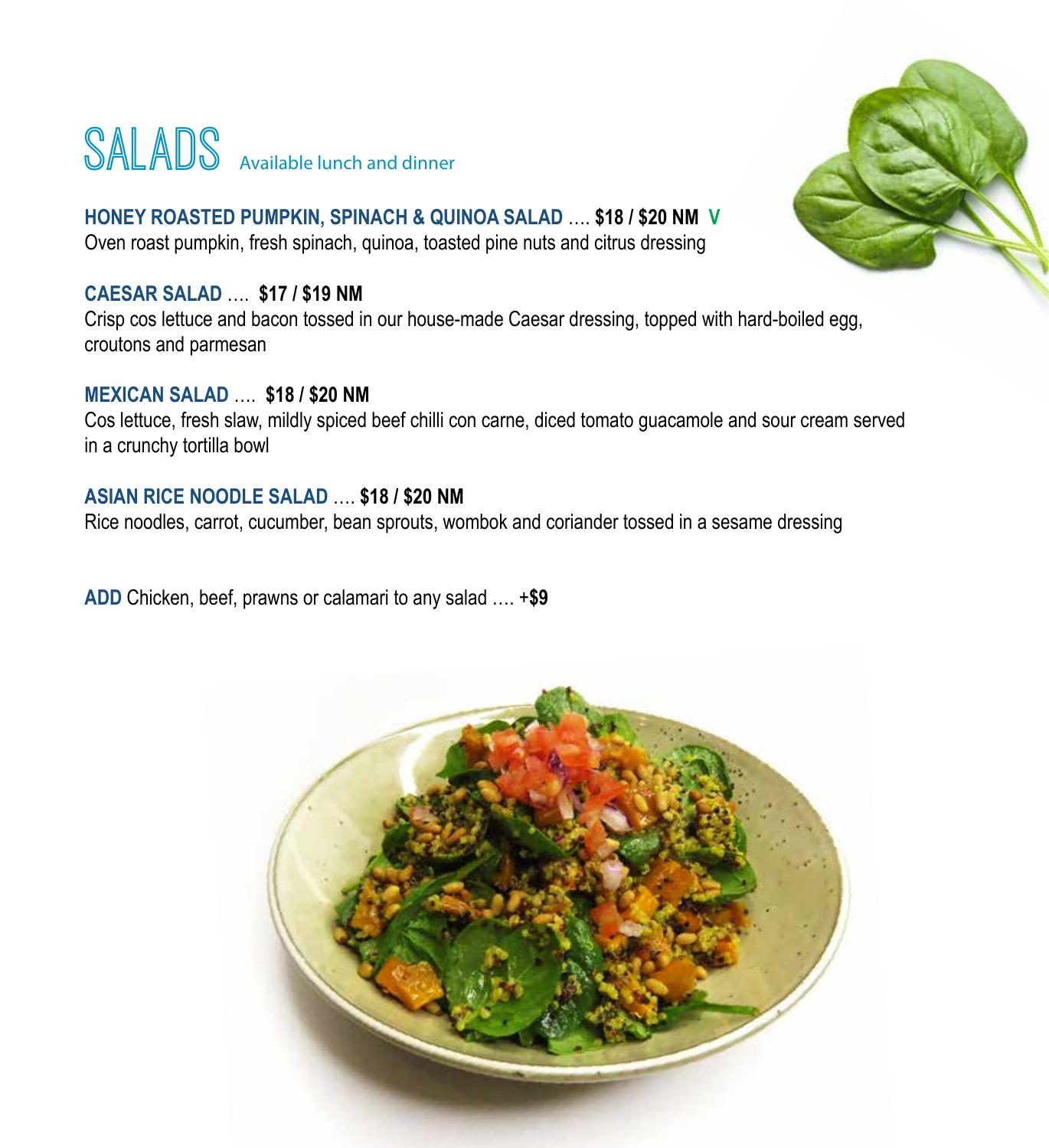

#### **GOURMET VEGETARIAN** …. **\$22 / \$24 NM V**

Tomato relish base with roast pumpkin, mushrooms, onion, capsicum, goat's cheese and mozzarella, topped with fresh rocket

#### **THE ULTIMATE SUPREME** …. **\$22 / \$24 NM**

Tomato base with ham, pepperoni, mushroom, onion, capsicum, pineapple, olives, anchovies and mozzarella

#### **CHICKEN SUPREME**…. **\$22 / \$24NM**

Succulent chicken, crispy bacon, tomatoes, red onion, roasted capsicum, mushrooms, mozzarella and a hollaindaise swirl

#### **THE CARNIVORE** …. **\$22 / \$24 NM**

Tomato base with beef, ham, bacon, chorizo, pepperoni, onion and mozzarella, finished with Smokey BBQ sauce

#### **GAMBERI PIZZA** …. **\$24/ \$26 NM**

Garlic butter prawns, fresh chilli, anchovies, mozzarella, onion and fresh rocket

#### **THE MEXICAN** …. **\$22 / \$24 NM**

Beef mince, onion, capsicum and five bean chilli mix, mozzarella, crushed corn chips, guacamole and sour cream



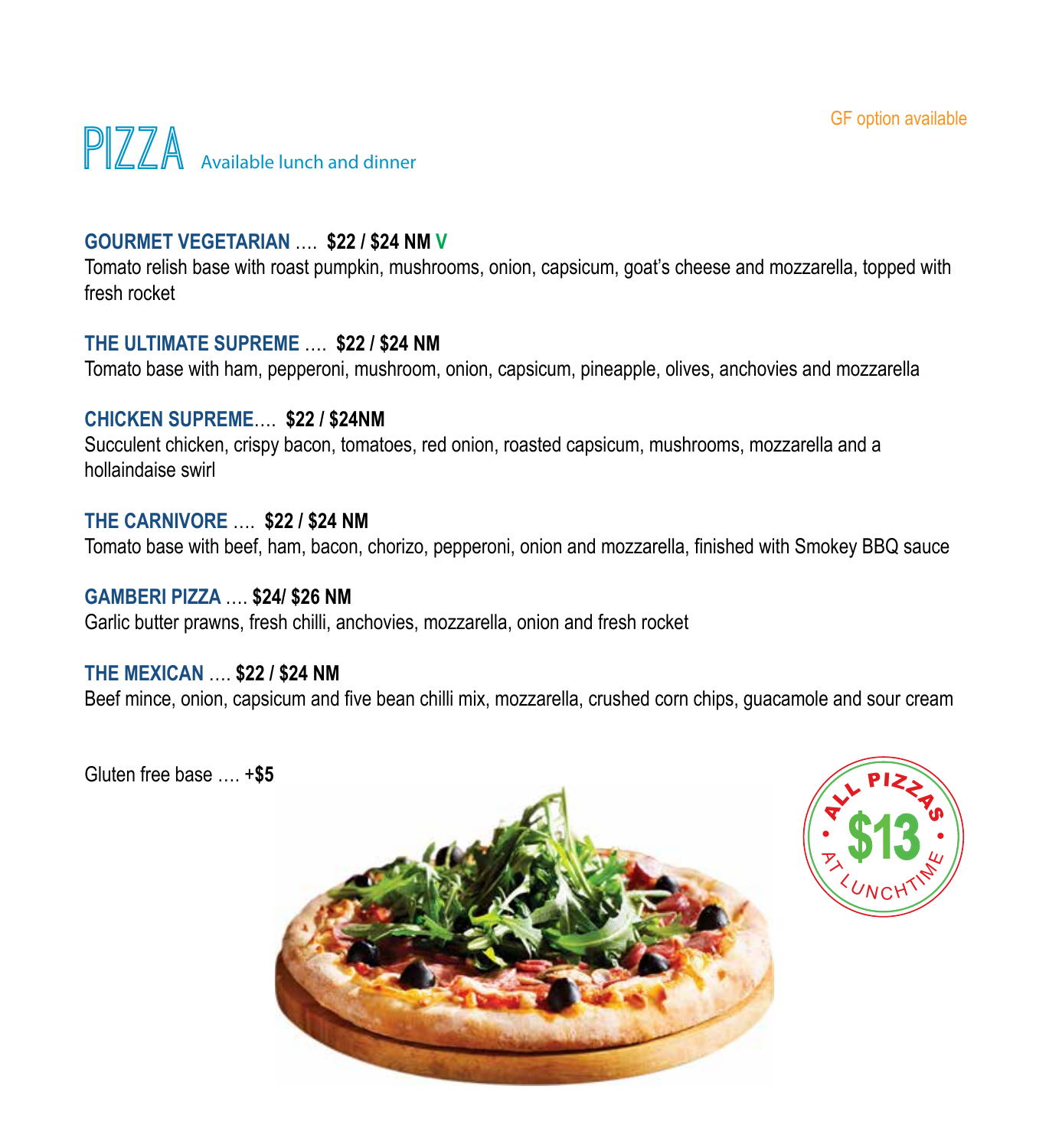



**GAMBERI SPAGHETTI** …. **\$26 / \$28 NM** Pan-fried prawns, onion, garlic tossed in a herbed olive oil and finished with spinach and chilli

**CARBONARA FETTUCCINE** …. **\$24 / \$26 NM** Bacon, mushrooms, onion, garlic, cream and parmesan

**BEEF RAGU RIGATONI** …. **\$25 / \$27 NM** Rigatoni with slow cooked beef ragu and parsley olive oil

**CREAMY VEGETABLE RISOTTO** …. **\$26 / \$28 NM V** Pumpkin, sun-dried tomatoes, onion, shallots and mushrooms in garlic cream

**BEEF TORTELLINI** …. **\$25 / \$27 NM** Chorizo, onion and fetta in a spiced Napoli sauce



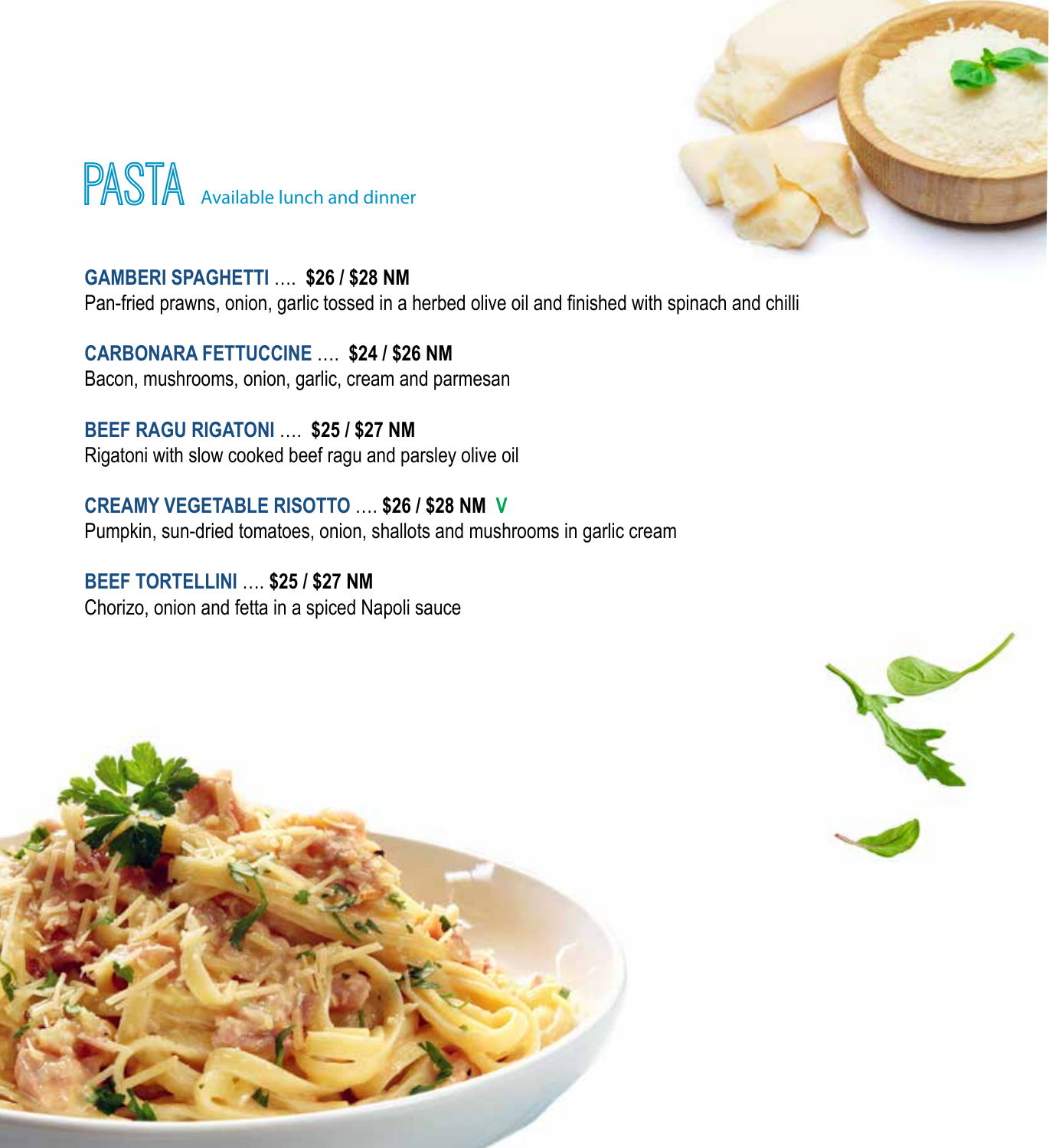## SCHNITZEL INDULGENCE Available lunch and dinner



#### **1. CHOOSE YOUR SCHNITZEL**

Crumbed steak – OR – Crumbed chicken

#### **2. CHOOSE YOUR STYLE**

**TRADITIONAL SCHNITZEL** …. **\$24 / \$26 NM** Crumbed schnitzel + choice of sauce

**TRADITIONAL PARMY** …. **\$24 / \$26 NM** Crumbed schnitzel topped with Napoli sauce, smoked ham and mozzarella cheese

**CARBONARA PARMY** …. **\$27 / \$29 NM** Crumbed schnitzel topped with a creamy garlic sauce, mushroom, bacon and mozzarella cheese

**HAWAIIAN PARMY** …. **\$26 / \$28 NM** Crumbed schnitzel topped with Napoli sauce, ham, pineapple and mozzarella cheese

**3. CHOOSE YOUR SIDE** Chips and salad – OR – mash and veg

## CURRY

**CHICKEN KATSU CURRY**…. **\$26 / \$28 NM** Japanese chicken curry served with rice and salad

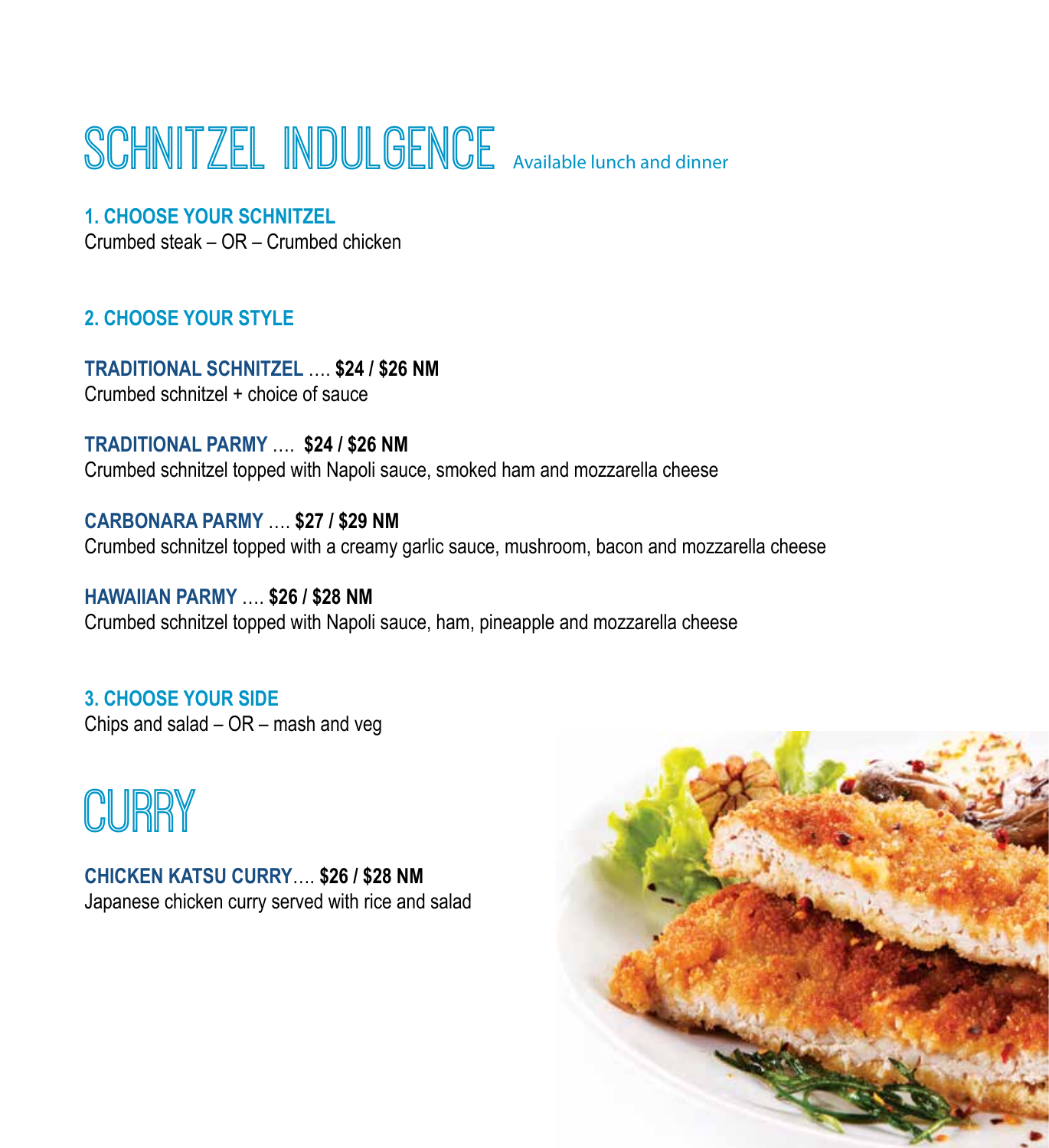## FROM THE GRILL Available lunch and dinner

**400G BLACK ANGUS RUMP** …. **\$37.90 / \$39.90 NM 200G SCOTCH FILLET** …. **\$33.90 / \$35.90 NM 300G SCOTCH FILLET** …. **\$43.90 / \$45.90 NM 200G PORTERHOUSE** …. **\$25.90 / \$28.90 NM** 

**TANDORI CHICKEN** …. **\$26 / \$28 NM** Chicken thigh marinated in tandoori spices served with house chutney and mint yoghurt

#### **STUFFED CHICKEN BREAST** …. **\$27 / \$29 NM**

Chicken breast filled with olives, sundried tomatoes, roast capsicum and feta, finished with basil and pesto cream

**> CHOOSE YOUR SIDE** Chips and salad – OR – mash and veg

#### **> CHOOSE A SAUCE**

Traditional gravy Bulldog's burger sauce Pepper Dianne Creamy garlic Hollandaise Mushroom Katsu curry Chimchurri

Extra sauce + **\$2** All sauces GF excluding katsu curry

### **> ADD A TOPPER …. +\$9**

Prawns – OR – Calamari

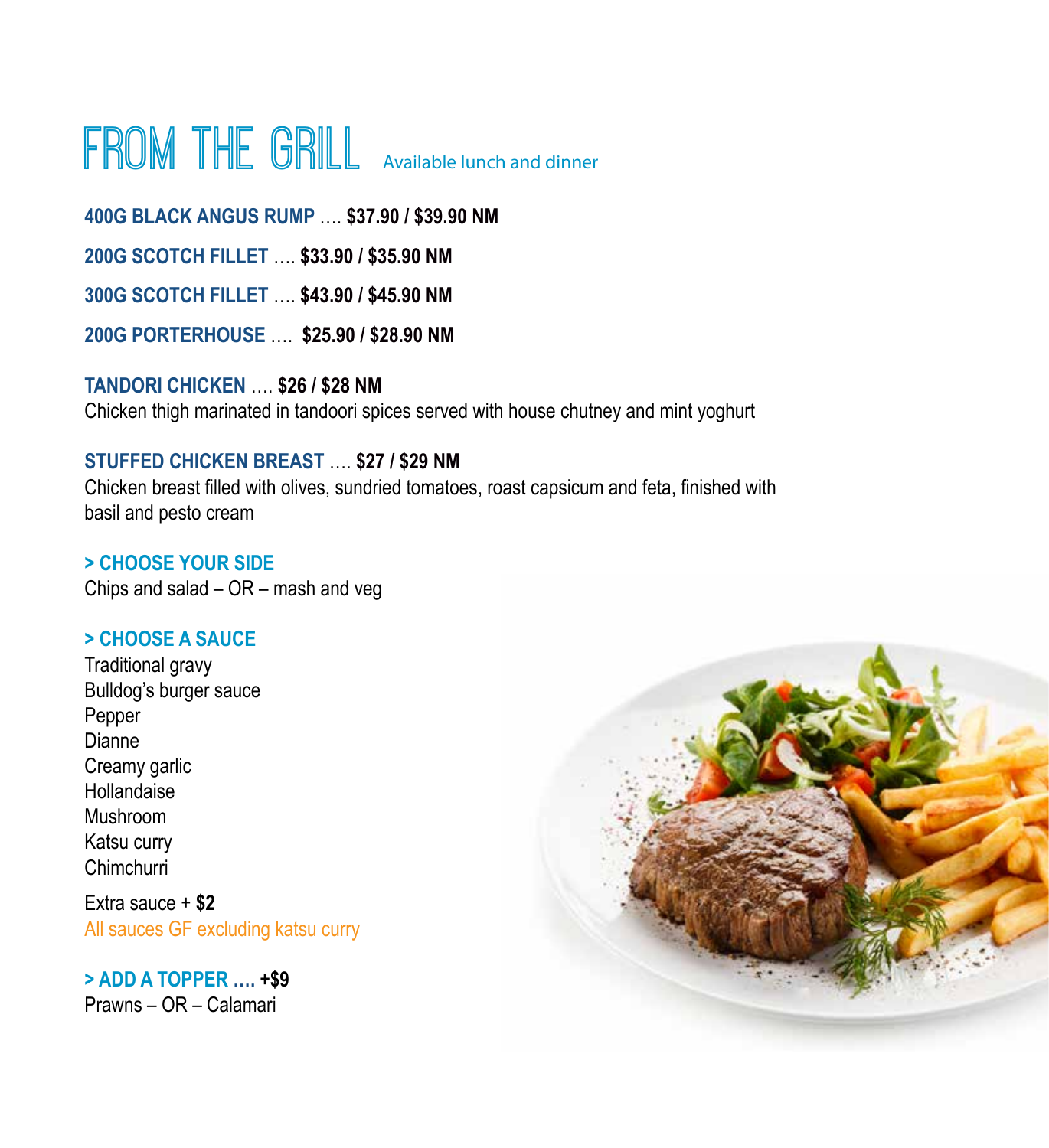## FROM THE SEA Available lunch and dinner

#### **LIME AND CHILLI CALAMARI** …. **\$24 / \$26 NM**

Dusted with our lime and chilli salt, kaffir lime mayo and served with chips and salad – OR – mash and veg

**MUSSELS**…. 250G **\$18 / \$20 NM** ….500G **\$32 / \$34 NM** Black lipped Mussels in a chilli, onion garlic Napoli and parsley sauce, served with a parmesan and herb crusted sourdough

**HOUSE FISH** …. 1 piece **\$20 / \$22 NM** …. 2 pieces **\$24 / \$26 NM**  Served with chips and salad - OR – mash and veg. Crumbed, battered or grilled.

#### **CRISPY SKIN SALMON** …. **\$29 / \$31 NM GF**

Crispy skin Atlantic salmon fillet with hollandaise sauce, served with chips and salad – OR – mash and veg

#### **CREAMY GARLIC PRAWNS** …. **\$25 / \$27 NM GF**

Prawns tossed in a creamy garlic sauce, served on a bed of rice